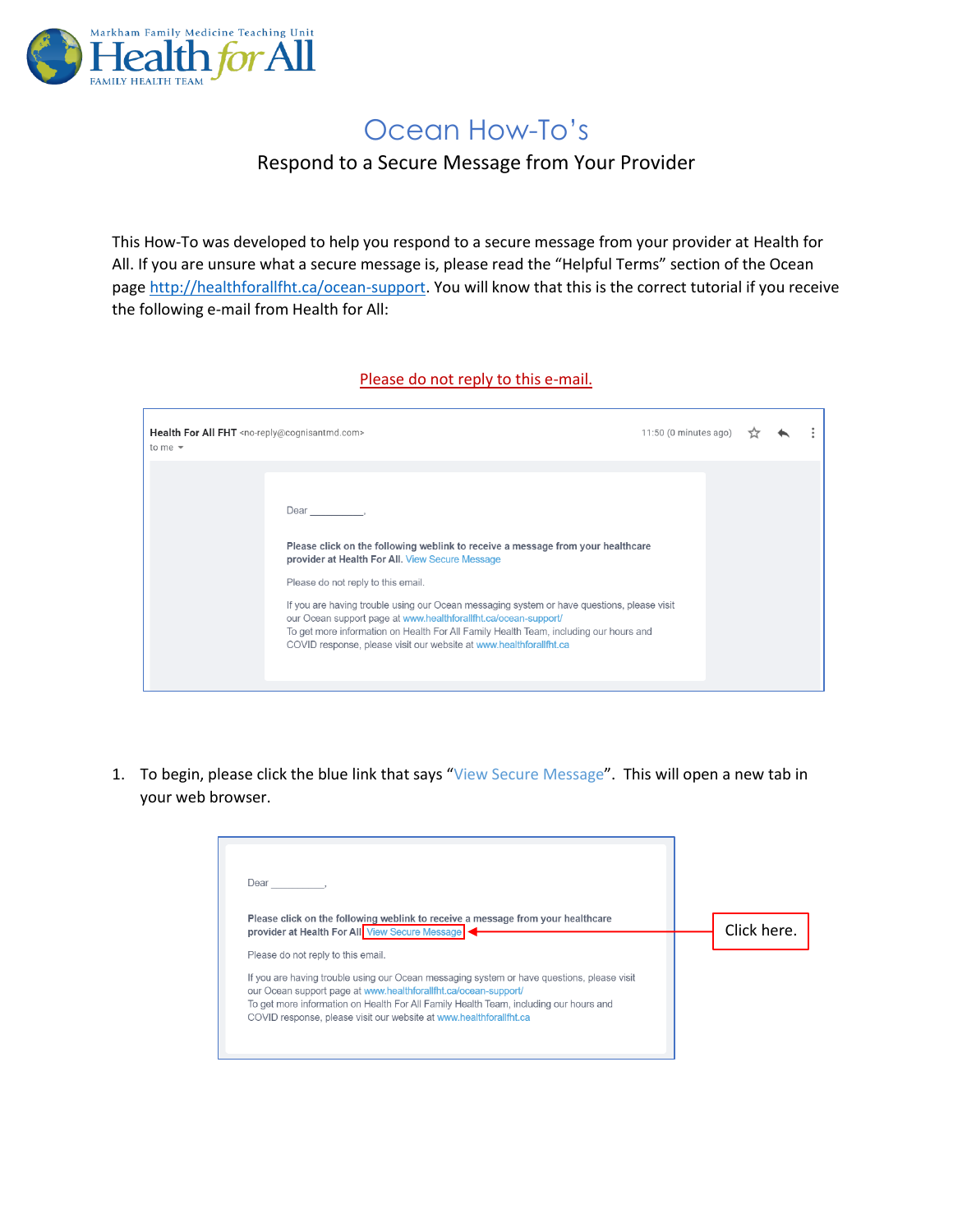

2. The new tab will look like the image below. Please enter your date of birth in the boxes provided, then click the  $N_{\text{ext}}$  button.

| Verify Your Identity                                                                                                  |                                          |
|-----------------------------------------------------------------------------------------------------------------------|------------------------------------------|
| Your healthcare provider has sent you a secure message.<br>To view the message, please confirm the information below. | Enter your birthday,<br>then click Next. |
| $\hat{\mathbb{I}}$<br>dd<br><b>Birth Date</b><br>Month<br>yyyy<br>$\checkmark$<br><b>Next</b>                         |                                          |

3. The next page will contain the message from your provider. Please note, to maintain privacy and security, the link sent to you via e-mail (the blue message in step one) will expire (it will no longer work) after a pre-determined amount of time. If you would like to keep a copy of the information in the message, please click the  $\mathbb{R}$  Print button or copy and paste the text for your records. Additionally, if your provider has asked you to add an attachment to your response please read the "Ocean How-To: Adding an Attachment to a Secure Message" located on the website: <http://healthforallfht.ca/ocean-support>

| Secure Message From Your Healthcare Provider                                                                                                                                      |                                       |
|-----------------------------------------------------------------------------------------------------------------------------------------------------------------------------------|---------------------------------------|
| ₩ Feb. 12, 2021, 11:20 a.m.                                                                                                                                                       |                                       |
| **Please ensure you scroll to the bottom of this message and acknowledge you<br>have received it by clicking the box next to "I have received this message" $\boxtimes$ .         |                                       |
| Please respond                                                                                                                                                                    | Your message will be<br>located here. |
| $\rightarrow$ Reply<br><b>Print</b>                                                                                                                                               |                                       |
| This message will be deleted in the near future for privacy reasons. If you<br>would like to view it again, please copy and paste the message in another<br>location or print it. |                                       |
| I have received this message.<br><b>Next</b><br>I do not need to view this message again.                                                                                         |                                       |

4. To respond to the secure message, click the  $\rightarrow$  Reply button.

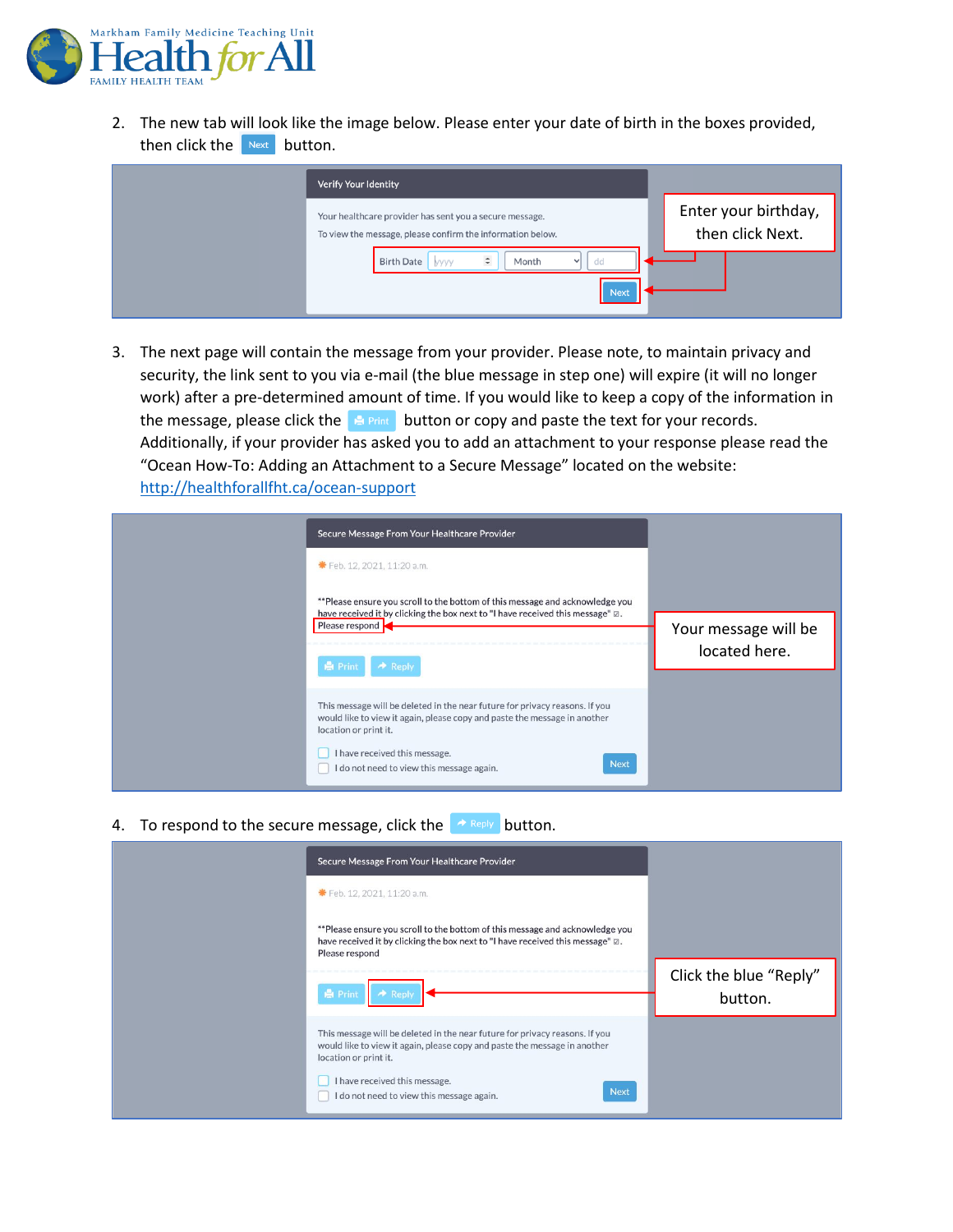

5. You will now see a text box appear. Please type your response to your provider's message.

| Secure Message From Your Healthcare Provider                                                                                                                                                                                                                                   |                                        |
|--------------------------------------------------------------------------------------------------------------------------------------------------------------------------------------------------------------------------------------------------------------------------------|----------------------------------------|
| <b>*</b> Feb. 12, 2021, 11:20 a.m.                                                                                                                                                                                                                                             |                                        |
| **Please ensure you scroll to the bottom of this message and acknowledge you<br>have received it by clicking the box next to "I have received this message" $\varnothing$ .<br>Please respond                                                                                  |                                        |
| Type your response<br><b>A</b> Print<br>$\rightarrow$ Reply                                                                                                                                                                                                                    | Type a response in<br>the "Reply" box. |
| This message will be deleted in the near future for privacy reasons. If you<br>would like to view it again, please copy and paste the message in another<br>location or print it.<br>I have received this message.<br><b>Next</b><br>I do not need to view this message again. |                                        |

6. Once you have included all relevant information that you wish to share with your provider, check the box indicating that you have received the message. Then, click the  $\sqrt{\frac{Next}{D}}$  button.

|  | Secure Message From Your Healthcare Provider                                                                                                                                                                                                                                   |                                             |
|--|--------------------------------------------------------------------------------------------------------------------------------------------------------------------------------------------------------------------------------------------------------------------------------|---------------------------------------------|
|  | * Feb. 12, 2021, 11:20 a.m.                                                                                                                                                                                                                                                    |                                             |
|  | **Please ensure you scroll to the bottom of this message and acknowledge you<br>have received it by clicking the box next to "I have received this message" $\varnothing$ .<br>Please respond                                                                                  |                                             |
|  | Response to provider's message.<br><b>Print</b><br>$\rightarrow$ Reply                                                                                                                                                                                                         | Check (click) that you<br>have received the |
|  | This message will be deleted in the near future for privacy reasons. If you<br>would like to view it again, please copy and paste the message in another<br>location or print it.<br>I have received this message.<br><b>Next</b><br>I do not need to view this message again. | message, then click<br>Next.                |